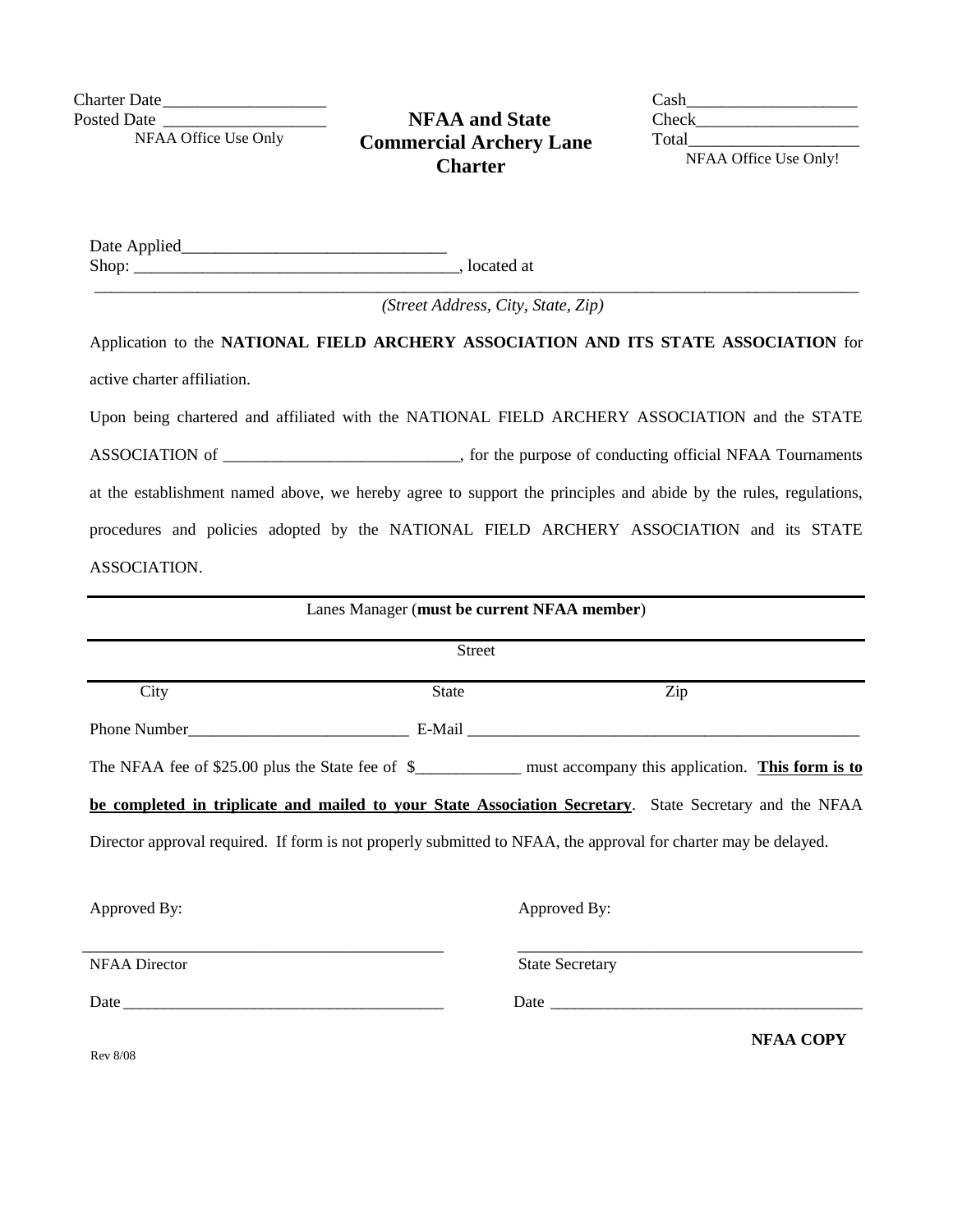Charter Date\_\_\_\_\_\_\_\_\_\_\_\_\_\_\_\_\_\_\_

Posted Date NFAA Office Use Only

## **NFAA and State Commercial Archery Lane Charter**

Cash\_\_\_\_\_\_\_\_\_\_\_\_\_\_\_\_\_\_\_\_ Check\_\_\_\_\_\_\_\_\_\_\_\_\_\_\_\_\_\_\_ Total NFAA Office Use Only!

Date Applied\_\_\_\_\_\_\_\_\_\_\_\_\_\_\_\_\_\_\_\_\_\_\_\_\_\_\_\_\_\_\_ Shop: Shop: Shop: Shop: Shop: Shop: Shop: Shop: Shop: Shop: Shop: Shop: Shop: Shop: Shop: Shop: Shop: Shop: Shop: Shop: Shop: Shop: Shop: Shop: Shop: Shop: Shop: Shop: Shop: Shop: Shop: Shop: Shop: Shop: Shop: Shop: Shop:

*(Street Address, City, State, Zip)*

Application to the **NATIONAL FIELD ARCHERY ASSOCIATION AND ITS STATE ASSOCIATION** for active charter affiliation.

Upon being chartered and affiliated with the NATIONAL FIELD ARCHERY ASSOCIATION and the STATE ASSOCIATION of \_\_\_\_\_\_\_\_\_\_\_\_\_\_\_\_\_\_\_\_\_\_\_\_, for the purpose of conducting official NFAA Tournaments at the establishment named above, we hereby agree to support the principles and abide by the rules, regulations, procedures and policies adopted by the NATIONAL FIELD ARCHERY ASSOCIATION and its STATE ASSOCIATION.

| Lanes Manager (must be current NFAA member)<br><b>Street</b>                                                                                                                                                                   |                                                                                                                 |                                                                                                                                                                                                                                |  |                   |  |  |
|--------------------------------------------------------------------------------------------------------------------------------------------------------------------------------------------------------------------------------|-----------------------------------------------------------------------------------------------------------------|--------------------------------------------------------------------------------------------------------------------------------------------------------------------------------------------------------------------------------|--|-------------------|--|--|
|                                                                                                                                                                                                                                |                                                                                                                 |                                                                                                                                                                                                                                |  |                   |  |  |
|                                                                                                                                                                                                                                |                                                                                                                 |                                                                                                                                                                                                                                |  |                   |  |  |
|                                                                                                                                                                                                                                | The NFAA fee of \$25.00 plus the State fee of \$______________ must accompany this application. This form is to |                                                                                                                                                                                                                                |  |                   |  |  |
| be completed in triplicate and mailed to your State Association Secretary. State Secretary and the NFAA                                                                                                                        |                                                                                                                 |                                                                                                                                                                                                                                |  |                   |  |  |
| Director approval required. If form is not properly submitted to NFAA, the approval for charter may be delayed.                                                                                                                |                                                                                                                 |                                                                                                                                                                                                                                |  |                   |  |  |
| Approved By:                                                                                                                                                                                                                   |                                                                                                                 | Approved By:                                                                                                                                                                                                                   |  |                   |  |  |
| <b>NFAA Director</b>                                                                                                                                                                                                           |                                                                                                                 | <b>State Secretary</b>                                                                                                                                                                                                         |  |                   |  |  |
| Date and the contract of the contract of the contract of the contract of the contract of the contract of the contract of the contract of the contract of the contract of the contract of the contract of the contract of the c |                                                                                                                 | Date and the contract of the contract of the contract of the contract of the contract of the contract of the contract of the contract of the contract of the contract of the contract of the contract of the contract of the c |  |                   |  |  |
|                                                                                                                                                                                                                                |                                                                                                                 |                                                                                                                                                                                                                                |  | $\alpha$ $\alpha$ |  |  |

Rev 8/08

 **Shop COPY**